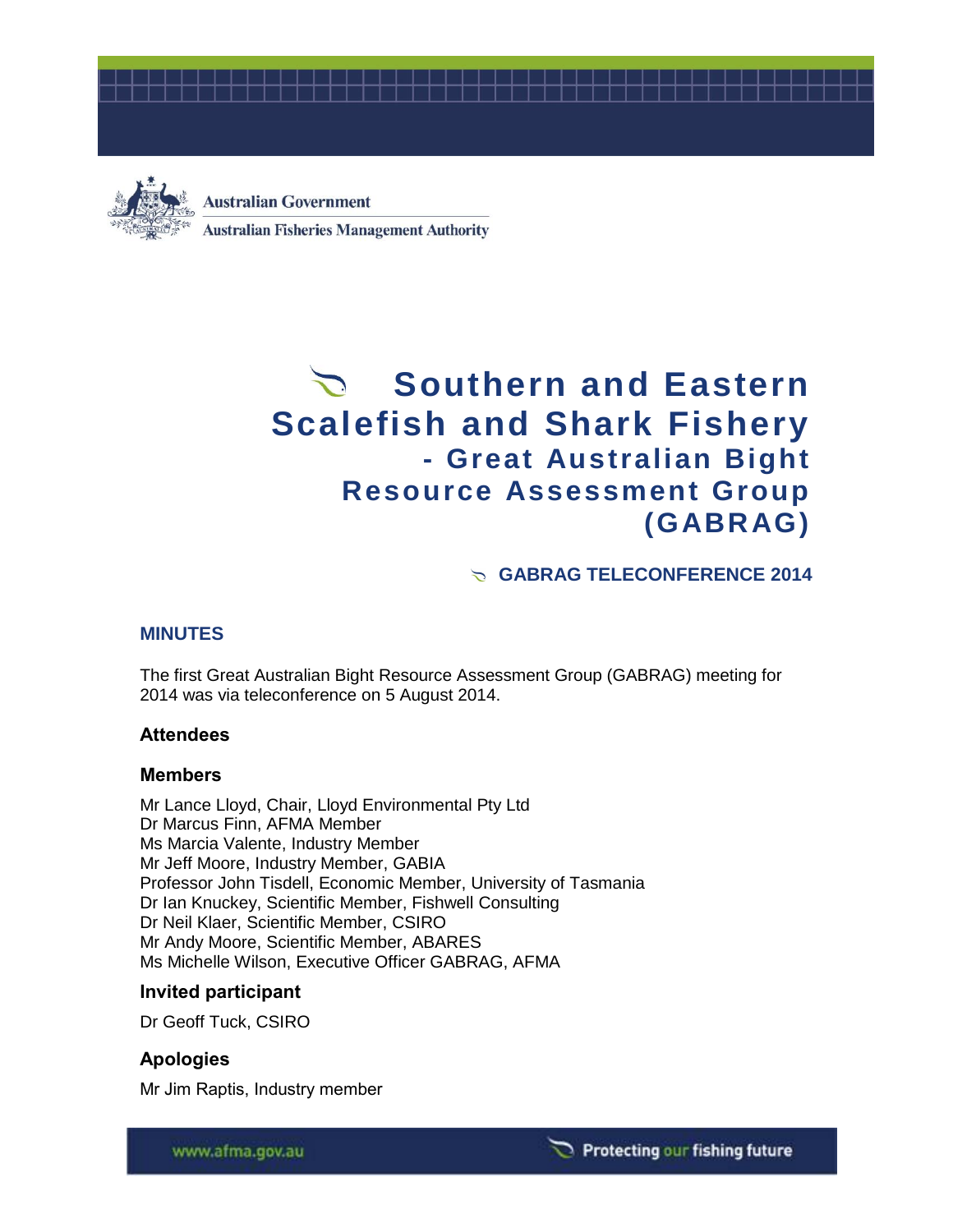# **Agenda Item 1 - Preliminaries**

#### **Welcome**

Mr Lance Lloyd (Chair) opened the meeting at 2:40pm (AEST) and welcomed members.

## **Adoption of Agenda**

Members adopted the draft agenda

#### **Declarations of Interest**

The Chair asked the RAG members to declare any interests. Participants with declared interests left the room while agreement was sought from participants that no individual's personal interest is being served by participation. It was decided that all members and visitors could participate in all items.

| <b>Participant</b>                  | <b>Interest Declared</b>                                                                                                                                                                                            |  |  |
|-------------------------------------|---------------------------------------------------------------------------------------------------------------------------------------------------------------------------------------------------------------------|--|--|
| Mr Lance Lloyd, Chair               | No conflict of interest                                                                                                                                                                                             |  |  |
| Dr Ian Knuckey, Scientific Member   | Director Fishwell Consulting, interest in<br>sources of funding for research<br>purposes, research work for GABIA and<br>a purveyor of electronic logbook<br>systems, work on Fishery Independent<br>Surveys (FIS). |  |  |
| Professor John Tisdell              | No conflict of interest                                                                                                                                                                                             |  |  |
| Dr Neil Klaer, Scientific Member    | Employed by CSIRO - Interest in<br>sources of funding for research<br>purposes, complete stock assessments.<br>Declared resignation from CSIRO and<br>consequently GABRAG.                                          |  |  |
| Ms Marcia Valente, Industry Member  | GAB boat and quota SFR holder                                                                                                                                                                                       |  |  |
| Mr Jeff Moore, Industry Member      | <b>Great Australian Bight Industry</b><br>Association (GABIA) EO, board member<br>of Commonwealth Fisheries Association<br>- No pecuniary interest.                                                                 |  |  |
| Mr Andy Moore, Scientific Member    | Employed by ABARES - Interest in<br>sources of funding for research<br>purposes, no personal pecuniary interest                                                                                                     |  |  |
| Dr Marcus Finn, AFMA Manager        | No conflict of interest                                                                                                                                                                                             |  |  |
| Ms Michelle Wilson, AFMA, GABRAG EO | No conflict of interest                                                                                                                                                                                             |  |  |
| Dr Geoff Tuck, Observer             | Employed by CSIRO - Interest in<br>sources of funding for research purposes<br>such as stock assessments.                                                                                                           |  |  |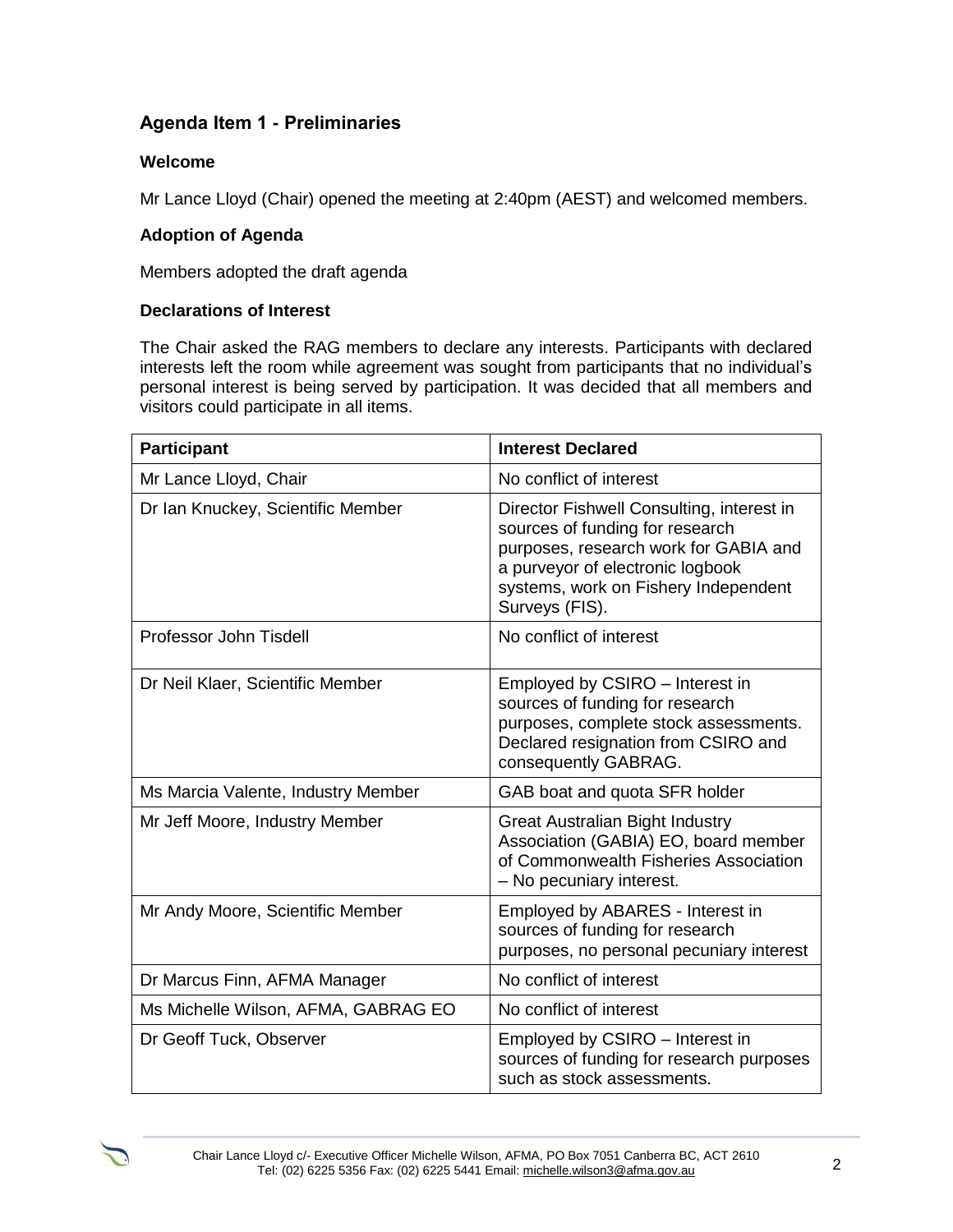# **Agenda Item 2 – Research Priorities**

The Chair asked Mr Jeff Moore to lead the discussion of research priorities for the Great Australian Bight Trawl Fishery (GABTF) with regards to funding to be allocated in 2015- 16.

The GABIA EO and consequent discussion highlighted the following points:

- The aim of meeting is for planning research priorities in the GABTF for the 2015- 16 financial year.
- It was suggested that GABRAG consider the Southern and Eastern Scalefish and Shark Fishery (SESSF) five year research plan when discussing priorities and also provide comment on a draft of the upcoming revision of the plan. The AFMA member explained that the AFMA Research Council (ARC) and the Commonwealth Fisheries Research Advisory Body (COMFRAB) may refer back to the long term objectives of the SESSF research plan in determining funding.
- It was noted that in determining research priorities for the GABTF, longer term strategic research ideas need to also be put forward and not just stock assessments.
- It was explained to the group that for the 2013-14 research funding, GABRAG nominated the following options:
	- o Research on Western Gemfish stock and spawning behaviour
	- o A broader evaluation of the Fishery Independent Survey (FIS)
	- o Research on improving economic efficiencies in the GABTF.
- It was noted that a FIS will be undertaken in the GABTF in early 2015 and therefore is not a priority for the 2015-16 funding round.
- It was put to the group that it needs to be considered what opportunities may be available in the GABTF and the associated risks and impediments may be faced by industry.
- The group was reminded that it needs to think carefully about how these priorities are put to ARC as some ideas may not be appropriate for this type of funding and may get pushed back to industry to pursue.
- It was noted that previously an application was put forward to develop a business case/model for maximising the economic efficiency of the GABTF and that it could prove valuable to re-work the previous application for the 2015-16 funding round to show that a public good could come from it.
- It was agreed that the Chair, the GABIA EO, the economic member, the ABARES member and Dr Ian Knuckey would work together in re-phrasing this priority.
- The AFMA member summarised the agreed research priorities to be put to ARC: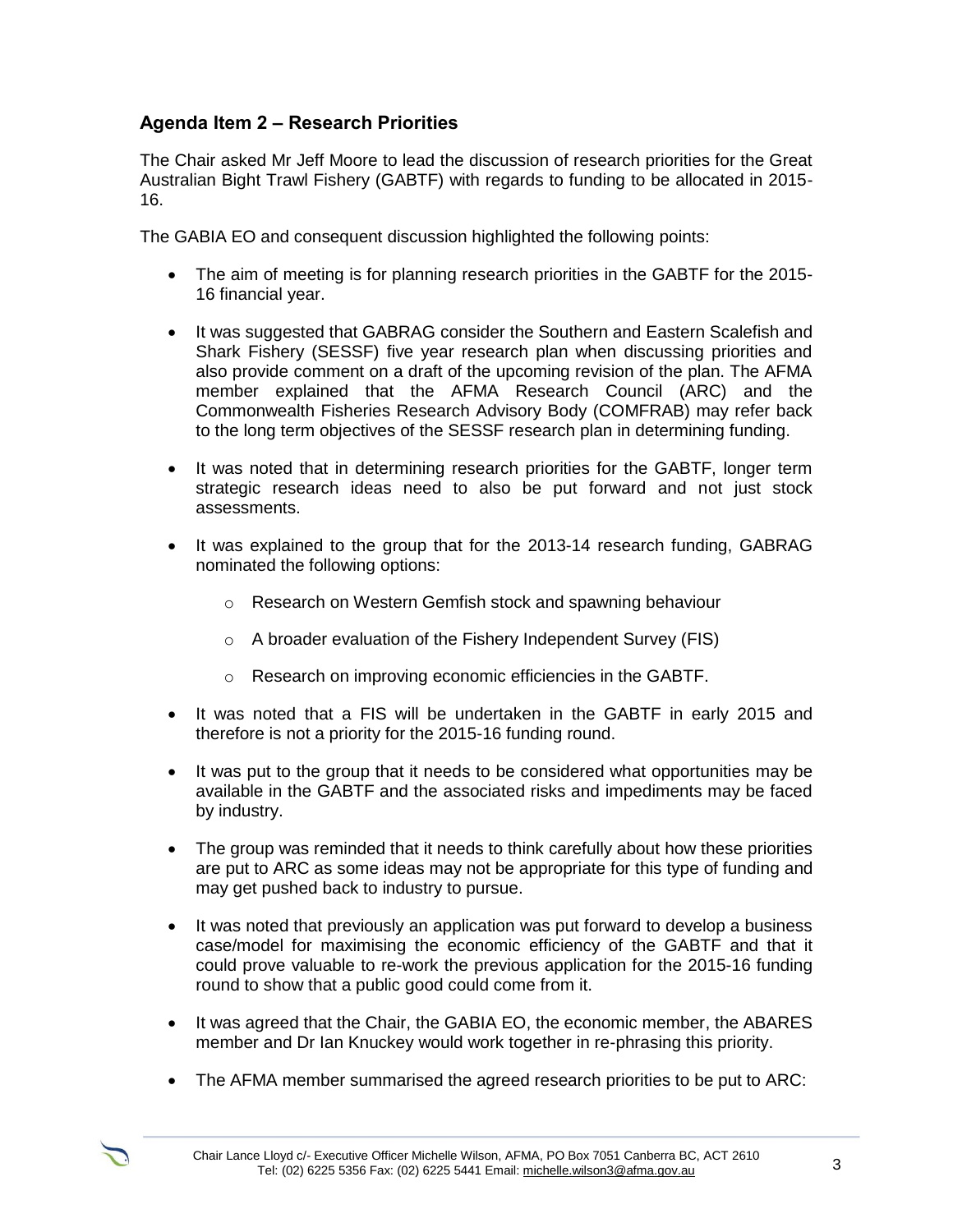#### *Core research priorities*

- o Stock assessment for Bight Redfish
- $\circ$  Aspects of the SESSF wide research plan such as fish aging, lengthfrequency collections and the Integrated Scientific Monitoring Program.

#### *Strategic priorities*

o Development of a business case model for the GABTF.

**GABRAG recommendation – for the AFMA member to pass the GABTF research priorities to the ARC by the due date.**

*Summary table at Attachment A*

#### **Agenda Item 3 – Breakout Rules for Western Gemfish**

The Chair invited Dr Marcus Finn to talk about the breakout rules for Western Gemfish. The AFMA member made the following points:

- All MYTAC species require a breakout rule allocated to them.
- Breakout rules are intended to alert AFMA and the RAG that something different to what was predicted is occurring.
- For example, breakout rules for a number of SESSF Tier 1 species are triggered when the CPUE is outside of the model-predicted 95% confidence interval for CPUE.
- Tier 4 species are typically based on the information that is available for the species and presented in the SESSF data summaries each year. These include the change in CPUE from when the MYTAC was set, the change in catches and whether the main method used to target the species has changed.
- Western Gemfish are a Tier 4 species and are the only species assessed under GABRAG to not have breakout rules applied.
- Western gemfish are nearly exclusively caught by trawl methods, so a change in ratio of catches by method may not be a good breakout for this particular species.
- Catches of Western Gemfish against quota over recent years have been low (approximately 35%), and so may also not be a reliable breakout trigger.
- CPUE over the last 4 years has been relatively stable.

The AFMA member recommended that based on this information, the most appropriate breakout rule for Western Gemfish is change in CPUE. The Chair noted that the percentage change in CPUE would also need to be determined.

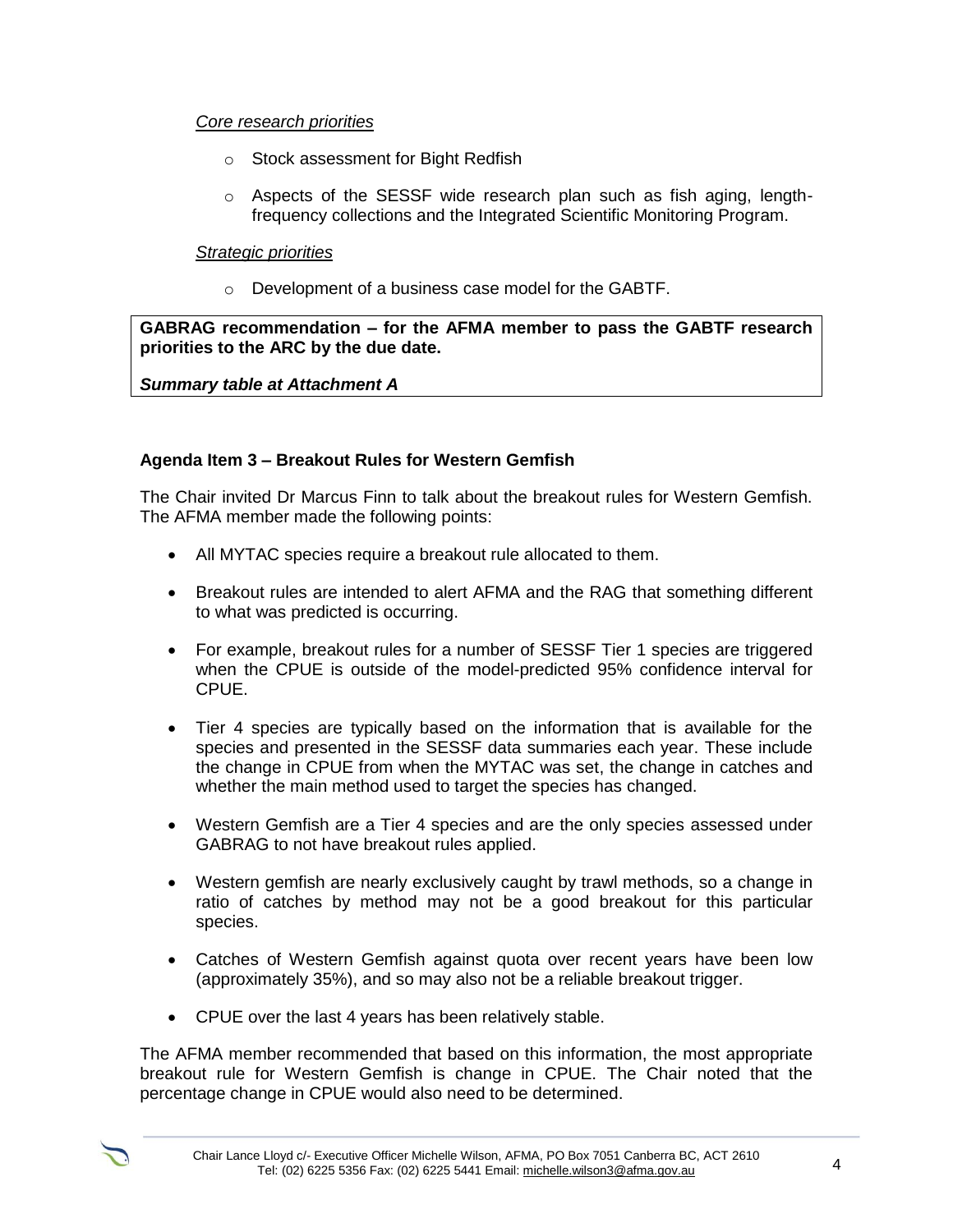The group discussed various options for what percentage change would be suitable as an indicator. Discussion also revolved around whether the variation in the CPUE over recent years could be used to determine an appropriate trigger.

CSIRO members noted that Bight Redfish and Deepwater Flathead both have breakout rules regarding change to CPUE using 95% confidence intervals and suggested that this rule also apply to Western Gemfish.

#### *Dr Ian Knuckey left 4.10pm*

The group agreed to the suggestion made by CSIRO and will adopt a breakout rule for Western Gemfish based on the same principles as the breakout rule used for Deepwater Flathead and Bight Redfish.

**GABRAG recommendation – For Western Gemfish, the same breakout rule should apply as for Deepwater Flathead and Bight Redfish (i.e. Western Gemfish have broken out if the observed standardised CPUE falls outside of the 95% CI of standardised CPUE over the last 10 years).**

## **Agenda Item 4 – Update on Western Gemfish Research**

The Chair invited to Mr Andy Moore to provide an update on the Western Gemfish research project. Mr Andy Moore highlighted the following key points:

- The summer sampling period has finished and currently the winter sampling period is being undertaken.
- Good samples were obtained in the Great Australian Bight, Kangaroo Island, Portland, Western Bass Strait and off Tasmania.
- Samples were also obtained from the Australian Museum to repeat the Colgan and Paxton (1997) mitochondrial DNA work.
- Mitochondrial sequencing has been undertaken for samples obtained from the fishery and from the Australian Museum.
- As of 5 August 2014, approximately 60 samples had been sequenced showing a distinct segregation between east and west stocks with an overlap area to the west of Tasmania.
- Nuclear work/Microsatellite data was slow to get going due to trouble obtaining markers from the supply company. This issue has now been resolved.
- Jenny Ovenden's team is screening the markers and hopefully data will be released soon.
- The summer samples and potentially winter samples will be processed in time for the next GABRAG meeting.

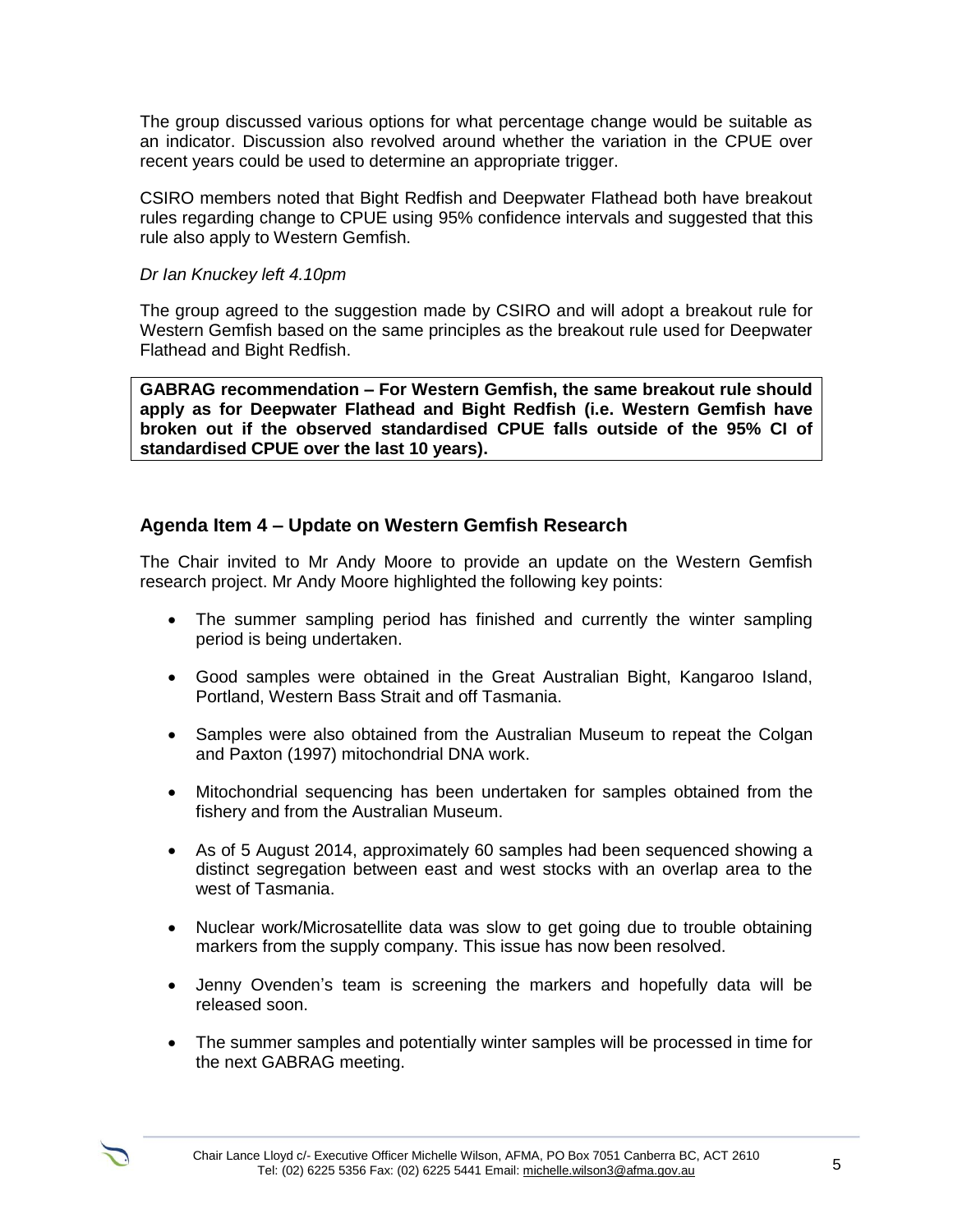- Length frequencies and gonad samples were also obtained from the same locations.
- Summer samples are showing that a spawning population exists off Kangaroo Island during the summer period.
- There is some evidence of a spawning population in the Western Great Australian Bight but it is not as strong as the population off Kangaroo Island.
- Questions surrounding fishing practices such as on the shelf or slope may assist in analysing these results.

Mr Jeff Moore stated that information regarding the sampled shots was easily obtainable upon talking to the skippers if dates are provided. Mr Moore also questioned the coordination and communication between researcher and the boat/operator and whether this was done to the best ability.

It was noted that a full coordinated approach is beyond the budgetary constraints of the project. However, it was agreed that a targeted approach needs to be taken and has been done to some degree but could be done better for future winter and summer samples.

**GABRAG Action Item – Mr Jeff Moore to organise a phone hook up with Dr Andy Moore and Mr Jim Raptis to discuss coordinated samples of Western Gemfish for the upcoming sampling periods.**

## **Agenda Item 5 – Other Business**

Dr Neil Klaer addressed the group about the timing of GABRAG meetings and the correction of the GABTF research planning table in reference to when assessments are due to take place. It was suggested that as a general rule, GABRAG should adopt the approach that if a stock assessment is due to take place then two GABRAG meetings should take place in that year. The group agreed.

It was suggested that time between meetings also needs to be considered and sufficient time provided in order for members to consider the information and make informed recommendations to GABMAC.

**GABRAG Recommendation – Adopt the general rule that in years of stock assessments being undertaken, two GABRAG meetings will occur.**

**The Chair thanked everyone for their participation. Particular thanks were extended to Neil Klaer on his retirement from CSIRO and GABRAG.**

*Meeting closed (4:20pm).*